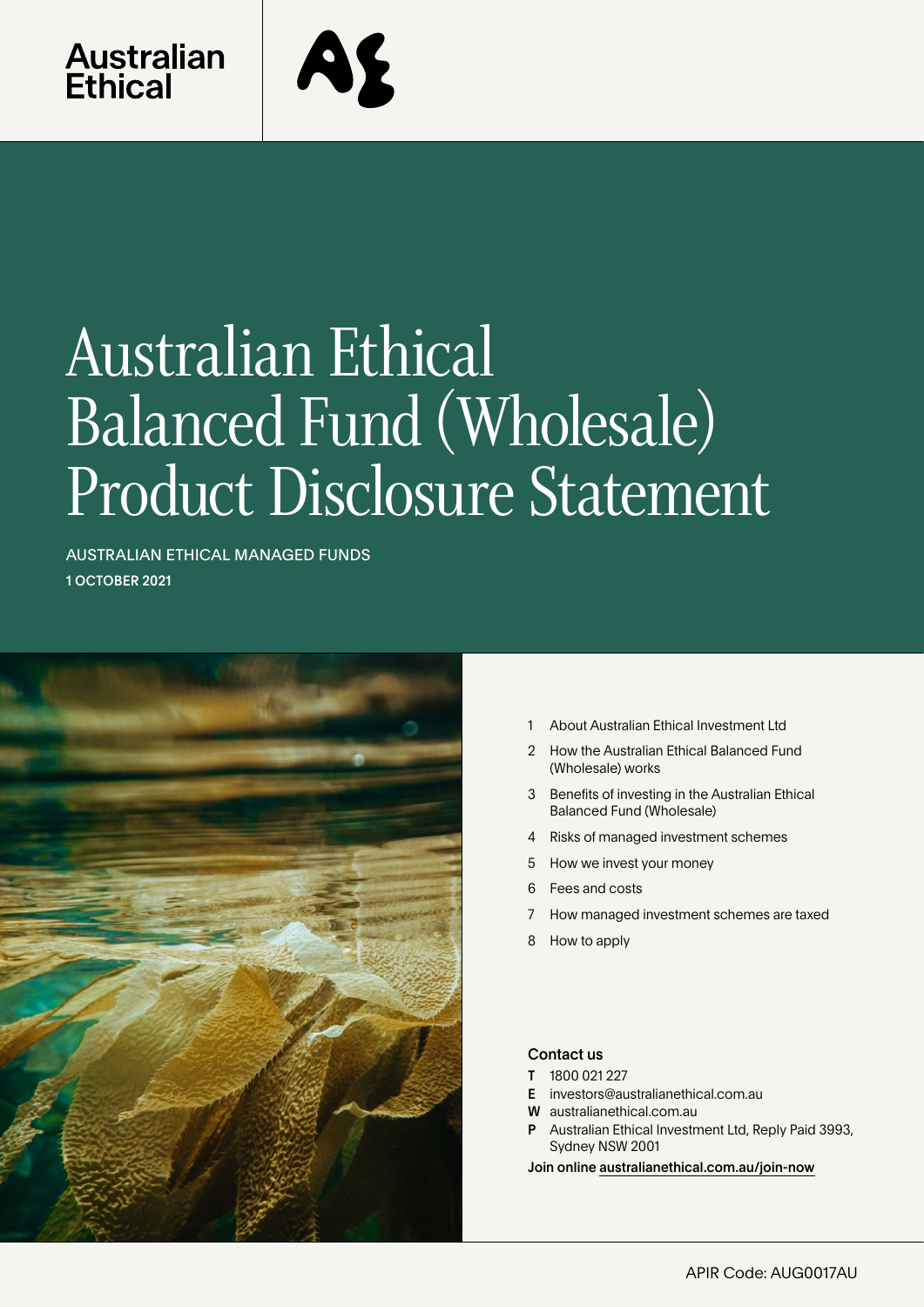#### <span id="page-1-0"></span>AUSTRALIAN ETHICAL MANAGED FUNDS BALANCED FUND (WHOLESALE) 2

#### Important...

This Product Disclosure Statement (PDS) is issued by Australian Ethical Investment Ltd (ABN 47 003 188 930, AFSL 229949), the Responsible Entity of the Australian Ethical Balanced Fund (Wholesale) (ARSN 089 919 255).

The information in this PDS is up-to-date at the time of preparation. However, information in this PDS is subject to change from time to time. A copy of this PDS and updated information (if not materially adverse) can be obtained, free of charge, by going to [australianethical.com.au/managed-funds/pds](http://australianethical.com.au/managed-funds/pds), or by calling us on 1800 021 227.

The offer made in this PDS is made only to persons receiving this PDS in Australia or New Zealand (electronically or otherwise).

#### Wholesale investors

If you are a retail investor you should read the Australian Ethical Balanced Fund PDS. This can be found on our website at [australianethical.com.au/managed-funds/pds/](http://australianethical.com.au/managed-funds/pds/)

This PDS is a summary of the significant information you need to make a decision. It includes references to important information that forms part of the PDS and is included in the Managed Funds Additional Information Booklet. The Managed Funds Additional Information Booklet can be found on our website [australianethical.com.au/managed-funds/pds/](http://australianethical.com.au/managed-funds/pds/) or by contacting us on 1800 021 227.

You should consider this other important information before making your decision. The information provided in the PDS is general information only and does not take account of your personal financial situation or needs. You should obtain financial advice tailored to your personal circumstances.

# 1 About Australian Ethical Investment Ltd

Australian Ethical Investment Ltd (Australian Ethical) is a publicly listed funds management company, which has a long history of actively seeking out investments that are positive for society and the environment and avoiding investments in harmful activities. Since pioneering ethical investment in Australia in 1986, Australian Ethical has grown to manage investments and superannuation on behalf of over 60,000 investors.

# Ethical investment is our only business

Australian Ethical believes the more money doing good for the planet, the better. Since 1986, Australian Ethical has been influenced by the 23 principles of the Australian Ethical Charter to invest in ethical and responsible initiatives that can have a positive impact on the planet, while achieving competitive long-term returns. Australian Ethical avoids investments in corporations that operate in harmful industries such as coal, oil, weapons, tobacco, gambling or are involved in human rights abuses. The Charter not only drives Australian Ethical's investment choices, but underpins every aspect of our business practices.

Investments are across a broad spectrum of sectors ranging from new environmental and energy technologies to education, health and financial services. Further information on our ethical investment style, including thresholds for our exclusions is available at australianethical.com.au/ethical-criteria.

Australian Ethical strives to be a leader among ethical and responsible funds. Australian Ethical is a signatory to the United Nations' Principles for Responsible Investment, and Australian Ethical's funds have achieved certification by the Responsible Investment Association of Australasia (RIAA)<sup>1</sup>.

Australian Ethical is one of the founding B Corporations in Australia and in 2014 the first company listed on the ASX to receive B Corporation certification.

Each year since then, Australian Ethical has been included on the B Corporation 'Best for the World Honorees' which lists the top 10% of all certified B Corporations globally.

Australian Ethical believe it's important for businesses to play a leadership role in making the world a better place, not just to make profit. That's why Australian Ethical sets aside 10% of its after-tax profits (before bonus expense) every year to put back into the community via Australian Ethical's community grants program, through Australian Ethical's registered charity, the Australian Ethical Foundation Limited (ABN 14 607 166 503). This initiative provides financial support to not-for-profit and social impact organisations that contribute to humanitarian, environmental and animal welfare efforts in Australia and overseas.

# 2 How the Australian Ethical Balanced Fund (Wholesale) works

You should read... the important information about how the Australian Ethical Balanced Fund (Wholesale) works before making a decision. Go to Section 2 of the Additional Information Booklet. The material relating to how the Fund works may change between the time when you read this PDS and the day when you acquire the product.

When you invest your money in a managed fund such as the Australian Ethical Balanced Fund (Wholesale) (the Fund), your money is pooled together with other investors' money. A team of investment professionals invest and manage this money on behalf of all investors in the Fund in a range of assets.

The Fund is divided into units and these units are used to identify and value each investor's investment in the Fund. The amount you invest is used to buy units in the Fund. The number of units allocated to you depends on the amount you invest and the value of a unit on that day. The number of units you hold will increase if you make additional investments or reinvest your distributions. If you make a withdrawal, units will be redeemed and the number of units you hold will decrease.

#### Investor classification

Under the Fund's constitution, we are able to issue different classes of units. At our discretion we will provide wholesale and larger investors with a different class of units provided specified conditions are met.

To be classified as a wholesale investor, a direct investor in the Australian Ethical Balanced Fund must maintain a minimum \$200,000 investment across Australian Ethical's managed funds and a minimum of \$25,000 in the Balanced Fund.

This PDS applies to the wholesale class of units. You should refer to the Australian Ethical Balanced Fund PDS if you are a retail investor.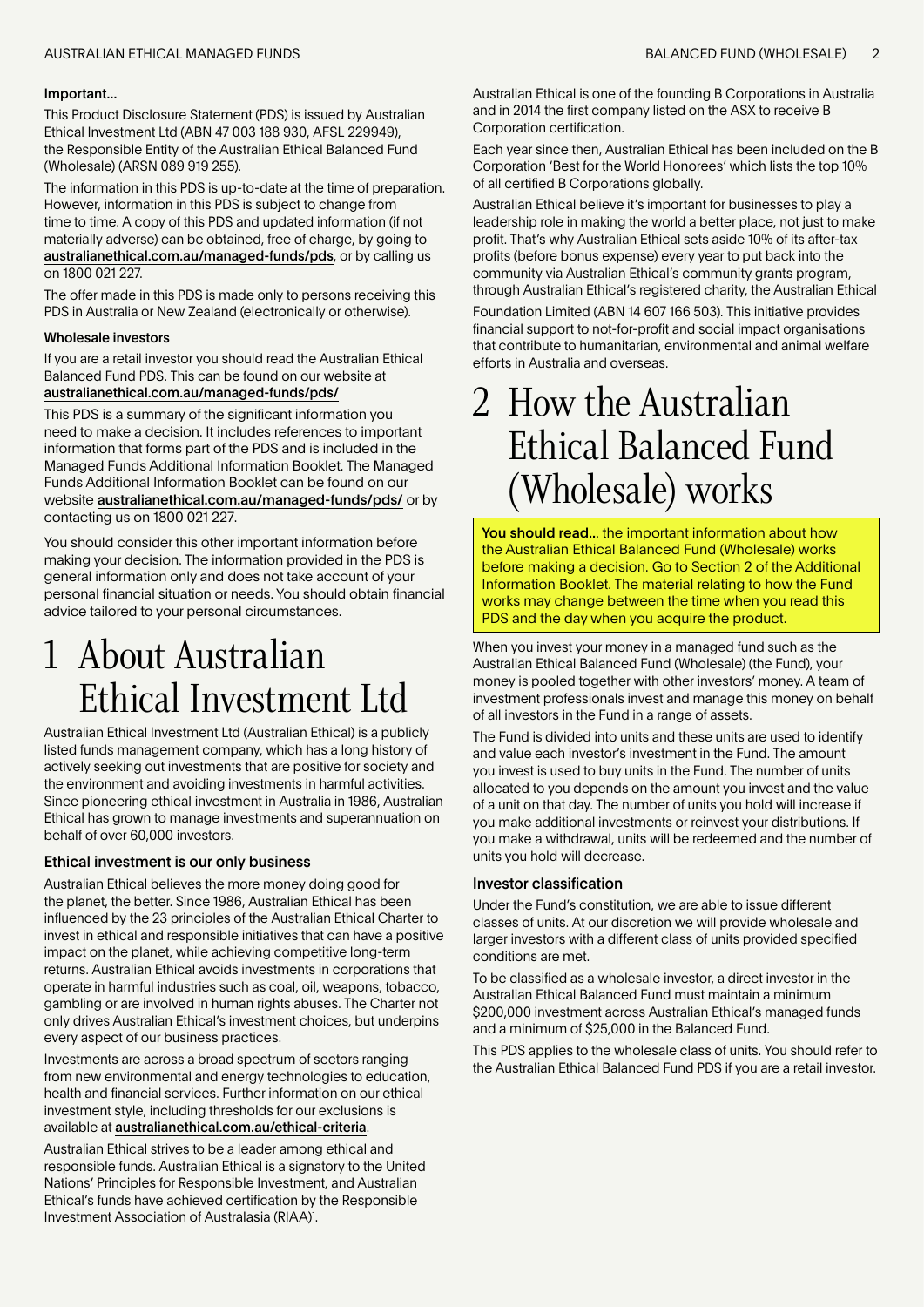#### <span id="page-2-0"></span>Calculating unit prices

The unit price is the dollar value of each unit. New unit prices are calculated every business day by dividing the net value of the assets of the Fund by the number of units issued. The value of units will change as the market value of the assets in the Fund increase or decrease in value.

A buy price is used when you purchase units and a sell price is used when you redeem units. The buy and sell prices differ to cover the transaction costs when you buy or sell units so that these costs are not passed onto other investors.

#### Daily unit prices are available at:

[australianethical.com.au/managed-funds/unit-prices/](http://australianethical.com.au/managed-funds/unit-prices/)

#### Making investments and withdrawals

The minimum investment and withdrawal amounts are noted in the table below. You can increase your investment by starting a Regular Investor Plan or by making additional investments at any time.

| Minimum investment and<br>withdrawal amounts*          | Direct<br>Investors <sup>#</sup> |  |  |
|--------------------------------------------------------|----------------------------------|--|--|
| Starting Investment and minimum balance                | \$25,000                         |  |  |
| Additional investments                                 | $\mathsf{S}1$                    |  |  |
| Monthly Regular Investor Plan Investments <sup>^</sup> | \$100                            |  |  |

\* Australian Ethical may accept lesser amounts at its discretion.

^ Deducted from your personal bank account.

# Direct investors in the Australian Ethical Balanced Fund must maintain a minimum \$200,000 investment across Australian Ethical's managed funds and a minimum of \$25,000 in the Fund.

#### Withdrawals can be made at any time by completing the Withdrawal Form available on our website. There is no minimum withdrawal amount.

In most situations we will make payment to your nominated Australian bank account within seven business days of receiving a payment request.

There may be some circumstances when withdrawals may take longer, such as in July and January when the distributions are calculated, if there is a freeze on withdrawals, or where the Fund is illiquid.

#### Processing your transactions

The close of business unit price will be used for applications or withdrawal requests received before 3pm (Sydney time) on a business day. Applications or withdrawals received after 3pm (or on a day other than a business day) are processed using the close of business price for the following business day.

Applications and withdrawals received via a platform may have a different processing cut-off time applied. You should contact your financial adviser or broker to determine if a different cut-off time may apply for applications or withdrawals.

#### Income distributions

Payments of net income earned by the Fund are distributed to you every six-months, typically in July and January. Australian Ethical as the Responsible entity has discretion whether to declare a half yearly distribution. The distributable income may include interest, dividends, foreign inc ome, realised net capital gains and other income.

The amount of income you receive will be proportionate to the number of units you hold relative to the number of units on issue at the end of the distribution period. The amount will vary from yearto-year and on occasion, no distribution may be made.

Income can be reinvested or paid to your nominated Australian bank account. If no selection is made or we are unable to pay it to you for any reason, your income will be automatically reinvested and additional units in the fund purchased in your name.

# Benefits of investing in the Australian Ethical Balanced Fund (Wholesale)

You should read... the important information about the benefits of investing in the Australian Ethical Balanced Fund (Wholesale) before making a decision. Go to Section 3 of the Additional Information Booklet. The material relating to the benefits of the Fund may change between the time when you read this PDS and the day when you acquire the product.

#### Significant features

#### Investment strategy

Australian Ethical offers investors the opportunity to invest in a diversified portfolio of asset types and markets to reduce the volatility of returns. Asset classes include Australian and international equities, property, fixed income securities and cash.

The Fund is built around long-term benchmark asset allocations which are regularly reviewed and as otherwise required to adapt to significant changes in market conditions.

We determine the asset allocation with the potential to consistently deliver outperformance across the investment horizon.

#### Our unique investment process

Australian Ethical believes in the transformative power of money to achieve both positive social and environmental outcomes. The Australian Ethical Charter, influences our ethical investment decisions - what we seek to invest in and what we look to avoid and also guides our corporate activities beyond our funds.

However, a decision based on ethics alone is not enough. To benefit our investors, an investment is only made if it meets the investment criteria for portfolio inclusion with the expectation that all underlying portfolios will generate competitive investment returns over the long term.

Australian Ethical's Investment and Ethics research teams work together to provide our investors with an ethical portfolio that aims to generate competitive returns over the long term. Many investment funds invest in industries or companies that harm people, planet or animals such as investments in old growth forest logging, weapons, tobacco, gambling and unsustainable mining. Avoiding these areas, we seek investments in emerging growth sectors such as (but not limited to) renewable energy, technology, efficient transport, recycling and health. Investments are across a broad spectrum of sectors ranging from new environmental and energy technologies to education, health and financial services.

Further information on our ethical investment style is available at australianethical.com.au/ethical-approach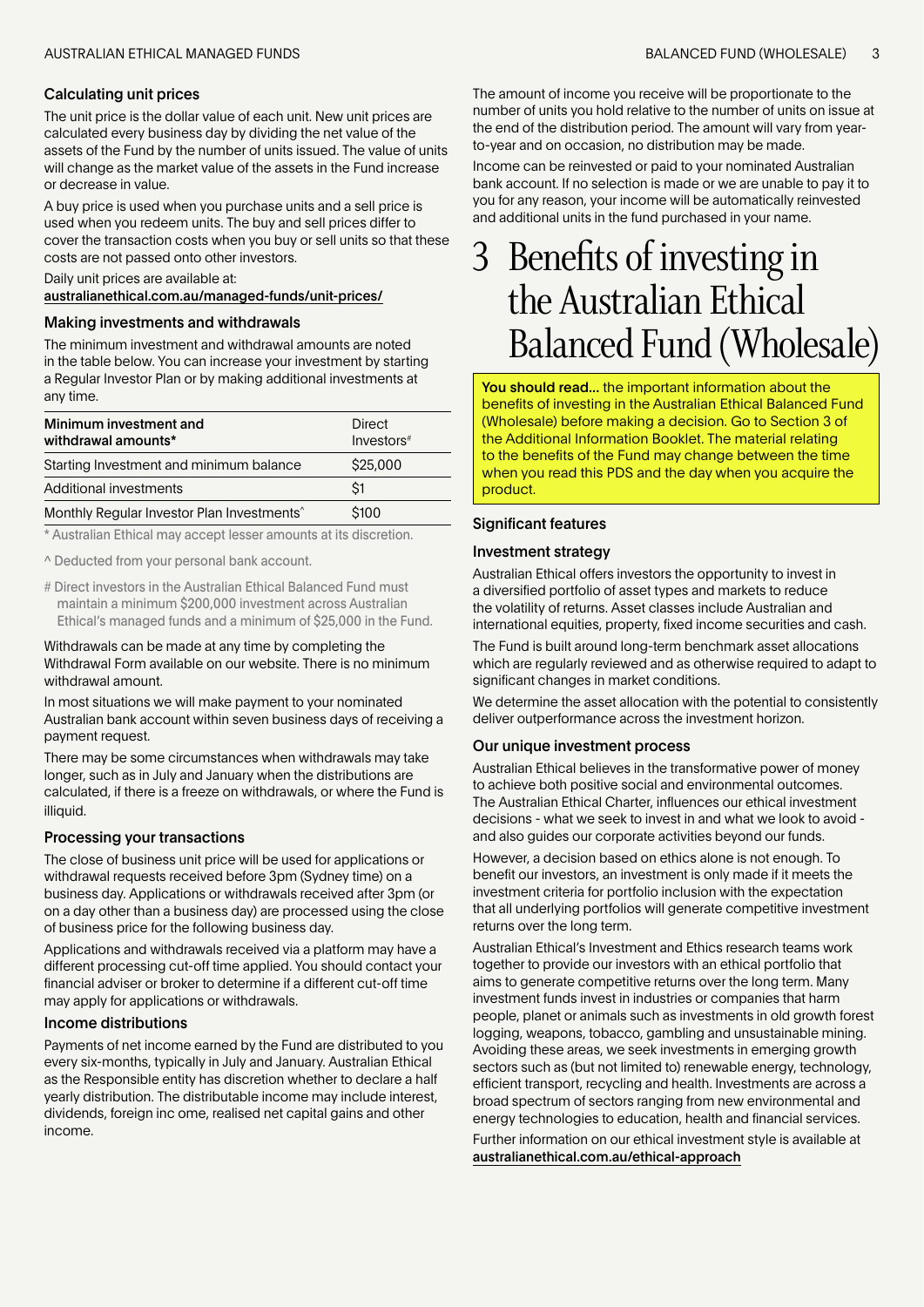### Certified Responsible Investment

Australian Ethical's Managed Funds have been certified by RIAA according to the strict disclosure practices required under the Responsible Investment Certification Program.

RIAA's RI Certification Symbol signifies that a product or service offers an investment style that takes into account environmental, social, governance or ethical considerations. The Symbol also signifies that Australian Ethical Managed Funds adheres to the strict operational and disclosure practices required under the Responsible Investment Certification Program for the category of Asset Manager. The Certification Symbol is a Registered Trade Mark of the Responsible Investment Association Australasia (RIAA). Detailed information about RIAA, the Symbol and Australian Ethical Managed Funds methodology and performance can be found at www.responsiblereturns.com.au, together with details about other responsible investment products certified by RIAA1 .



CERTIFIED BY RIAA

1 The Responsible Investment Certification Program does not constitute financial product advice. Neither the Certification Symbol nor RIAA recommends to any person that any financial product is a suitable investment or that returns are guaranteed. Appropriate professional advice should be sought prior to making an investment decision. RIAA does not hold an Australian Financial Services Licence.

# Significant benefits

#### Management – ethical investment professionals

The Fund provides access to a professionally managed investment portfolio that takes account of ethical factors (including environmental and social impact plus corporate governance), so that you can invest knowing your money is involved in positive activities.

#### Governance – looking after your investment

The operations of the Fund, including the rights, responsibilities and duties of Australian Ethical and investors, are governed by its constitution and the *Corporations Act 2001*.

#### Communications – staying in touch with you

You can keep track of your investment in the following ways;

- via our website [australianethical.com.au/managed-funds](http://australianethical.com.au/managed-funds), which provides all the information that is material for our Managed Funds;
- through statements issued twice yearly;
- by using our secure online account access system, InvestorServe; and
- by subscribing to our monthly and quarterly investment commentary reports.

The Australian Ethical Charter1 addresses environmental and social considerations. The Charter sets out the types of activities we seek to support, and the types of activities we seek to avoid.

### The Fund shall seek out investments which provide for and support:

- a. the development of workers' participation in the ownership and control of their work organisations and places
- b. the production of high quality and properly presented products and services
- c. the development of locally based ventures
- d. the development of appropriate technological systems
- e. the amelioration of wasteful or polluting practices
- f. the development of sustainable land use and food production
- g. the preservation of endangered eco-systems
- h. activities which contribute to human happiness, dignity and education
- i. the dignity and well-being of non-human animals
- j. the efficient use of human waste
- k. the alleviation of poverty in all its forms
- l. the development and preservation of appropriate human buildings and landscapes.

# The Fund shall avoid any investment which is considered to unnecessarily:

- i. pollute land, air or water
- ii. destroy or waste non-recurring resources
- iii. extract, create, produce, manufacture, or market materials, products, goods or services which have a harmful effect on humans, non-human animals or the environment
- iv. market, promote or advertise, products or services in a misleading or deceitful manner
- v. create markets by the promotion or advertising of unwanted products or services
- vi. acquire land or commodities primarily for the purpose of speculative gain
- vii. create, encourage or perpetuate militarism or engage in the manufacture of armaments
- viii. entice people into financial over- commitment
- ix. exploit people through the payment of low wages or the provision of poor working conditions
- x. discriminate by way of race, religion or sex in employment, marketing, or advertising practices
- xi. contribute to the inhibition of human rights generally.

1 © 1986: Australian Ethical Investment Ltd (ABN 47 003 188 930; AFSL 229949). Except as expressly permitted by the Copyright Act 1968 (Cth) no part of this Charter may be reproduced in any form or by any process without the written permission of Australian Ethical Investment Ltd.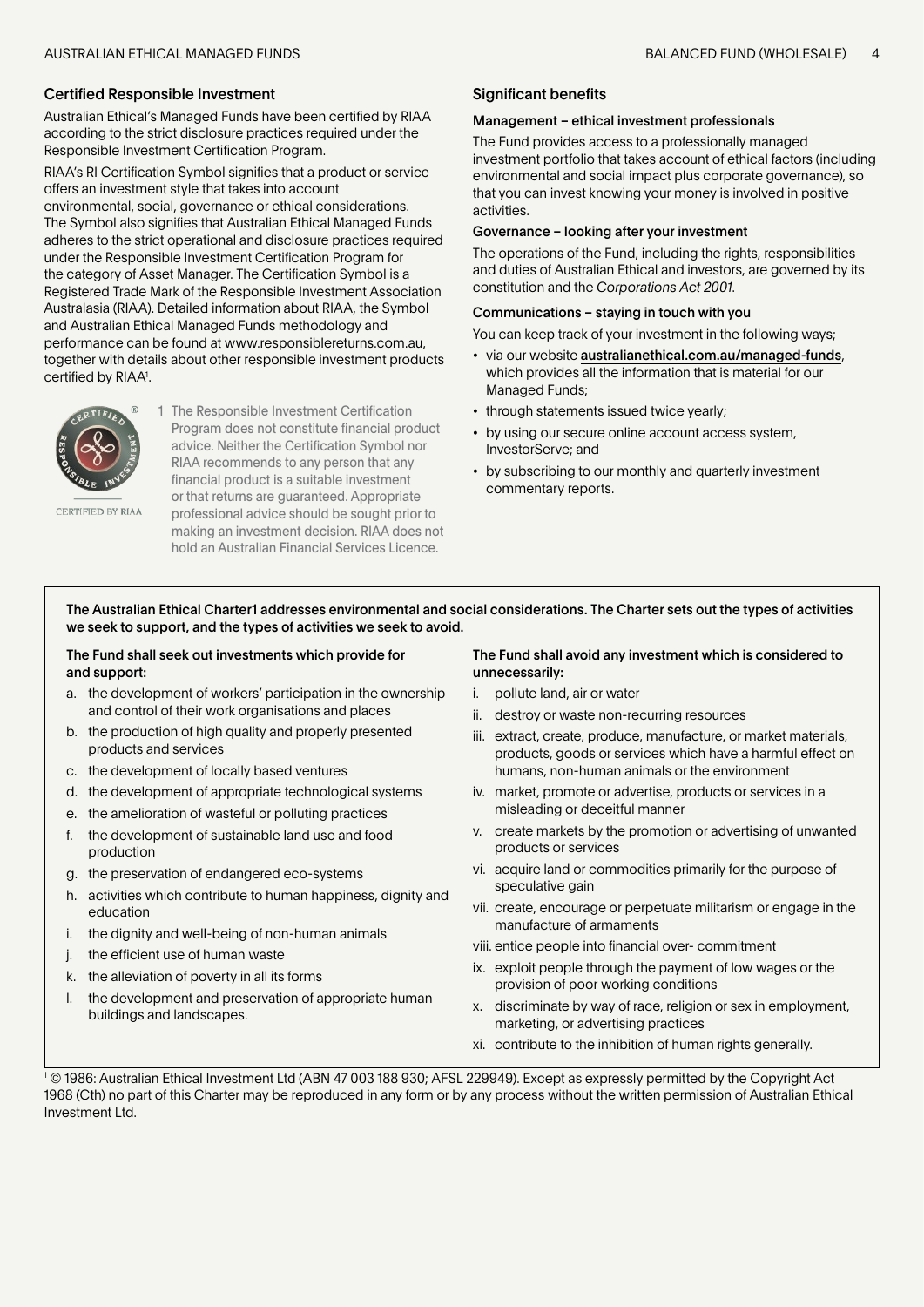# <span id="page-4-0"></span>4 Risks of managed investment schemes

You should read... the important information about the significant risks of managed investment schemes before making a decision. Go to Section 4 of the Additional Information Booklet. The material relating to the significant risks of managed investment schemes may change between the time when you read this PDS and the day when you acquire the product.

Investing in a managed fund carries risks, like any investment.

The level of risk and the returns will depend on the assets the Fund invests in. Assets with the highest long-term returns may also carry the highest level of short-term risk.

There are also some risks involved when investing through a managed fund that you may not face if you invested directly. These include the managed fund terminating, fees and expenses changing, the Responsible Entity being replaced, or a change in the investment professionals managing the Fund. Additionally, a managed fund may give different results from investing directly because of the treatment of income or capital gains within the managed fund, and as a result of other investors investing in and exiting the fund.

The significant investment risks for the Australian Ethical Balanced Fund (Wholesale) are:

Asset class risk: The risk associated with the type of assets the Fund invests in, which behave differently over time. Shares, for example, tend to provide higher returns over the long-term, but are more likely to fall in value over the short-term when compared to other asset classes. Cash investments are less likely to fall in value over the short-term, but tend to offer lower returns than shares over the long-term.

Specific security risk: The risk associated with individual investments. For example, the price of a particular share may fall in value or perform below expectations.

Liquidity risk: The risk that the Fund does not have enough 'cashlike' assets or is unable to sell assets (without significant losses) to meet withdrawal requests in a timely manner.

Market risk: The risk that changes in economic, technological and political conditions will affect the value of investment markets and therefore the Fund. Other factors such as a decline in market sentiment and unexpected events can also significantly affect markets.

Interest Rate risk: This is the risk that changes in interest rates will positively and negatively impact the investment values and therefore the returns of the Fund.

Currency risk: This is the risk that changes in foreign currency exchange rates will impact the value of the international investments held in the Fund. The Fund is unhedged. As a result, the value of the Fund's international investments in Australian dollars will vary as exchange rates vary. At our discretion we may, in the future, hedge some or all of the currency exposure.

Derivatives risk: The value of a derivative is derived from the value of an underlying asset and can be highly volatile. Changes in the value of derivatives may occur due to a range of factors that include rises or falls in the value of the derivative in line with movements in the value of the underlying asset, potential liquidity of the derivative and counterparty credit risk

When considering your investment in the Fund, it is important to understand that:

- the value of your investment will go up and down depending on the market prices of the assets held by the Fund;
- investment returns are not guaranteed and will vary;
- you may lose some or all of the money you invest;
- future investment returns may differ from past returns; and
- laws affecting your investment in the Fund may change in the future.

The appropriate level of risk for you will depend on a range of factors, including your age, investment timeframe, where other parts of your wealth are invested, and your tolerance to fluctuations in the value of your investment. If you are unsure about these areas, you should seek professional advice..

# 5 How we invest your money

You should read... the important information about how we invest your money before making a decision. Go to Section 5 of the Additional Information Booklet. The material relating to how we invest your money may change between the time when you read this PDS and the day when you acquire the product.

Warning It is important to consider the Fund's investment objective, risk level, likely investment return and your individual circumstances including your life stage, investment timeframe, and attitude to risk, when considering whether to invest.

# Australian Ethical Balanced Fund (Wholesale)

| Investment return objective                 | To provide investors with a balance between capital growth and a moderate level of income<br>through a diversified portfolio of assets that supports the Australian Ethical Charter.                                                                 |                                                        |                                |           |                     |                                                  |           |
|---------------------------------------------|------------------------------------------------------------------------------------------------------------------------------------------------------------------------------------------------------------------------------------------------------|--------------------------------------------------------|--------------------------------|-----------|---------------------|--------------------------------------------------|-----------|
| Investors that the Fund may suit            | Investors seeking both income and capital growth. The Fund is suited to investors who are<br>investing for the medium-term and have some tolerance for risk.                                                                                         |                                                        |                                |           |                     |                                                  |           |
| Recommended minimum<br>investment timeframe | 5 years                                                                                                                                                                                                                                              |                                                        |                                |           |                     |                                                  |           |
| Strategy                                    | The opportunity to invest in a diversified portfolio of asset types and markets to reduce the<br>volatility of returns. Asset classes include, but are not limited to, Australian and international<br>shares, property and fixed income securities. |                                                        |                                |           |                     |                                                  |           |
|                                             |                                                                                                                                                                                                                                                      | Growth<br>60-80%                                       |                                |           |                     | <b>Defensive</b><br>20-40%                       |           |
| Mix of asset classes                        | Asset class                                                                                                                                                                                                                                          | Equities<br>Illiquid assets<br>$30 - 70%$<br>$0 - 20%$ |                                |           |                     |                                                  |           |
| and strategic ranges*                       | Asset class                                                                                                                                                                                                                                          | Australian &<br>New Zealand<br><b>Shares</b>           | International<br><b>Shares</b> | Property  | <b>Alternatives</b> | Interest-<br><b>Bearing</b><br><b>Securities</b> | Cash      |
|                                             | Ranges                                                                                                                                                                                                                                               | $20 - 40%$                                             | $10 - 35%$                     | $0 - 20%$ | $0 - 20%$           | $20 - 40%$                                       | $0 - 15%$ |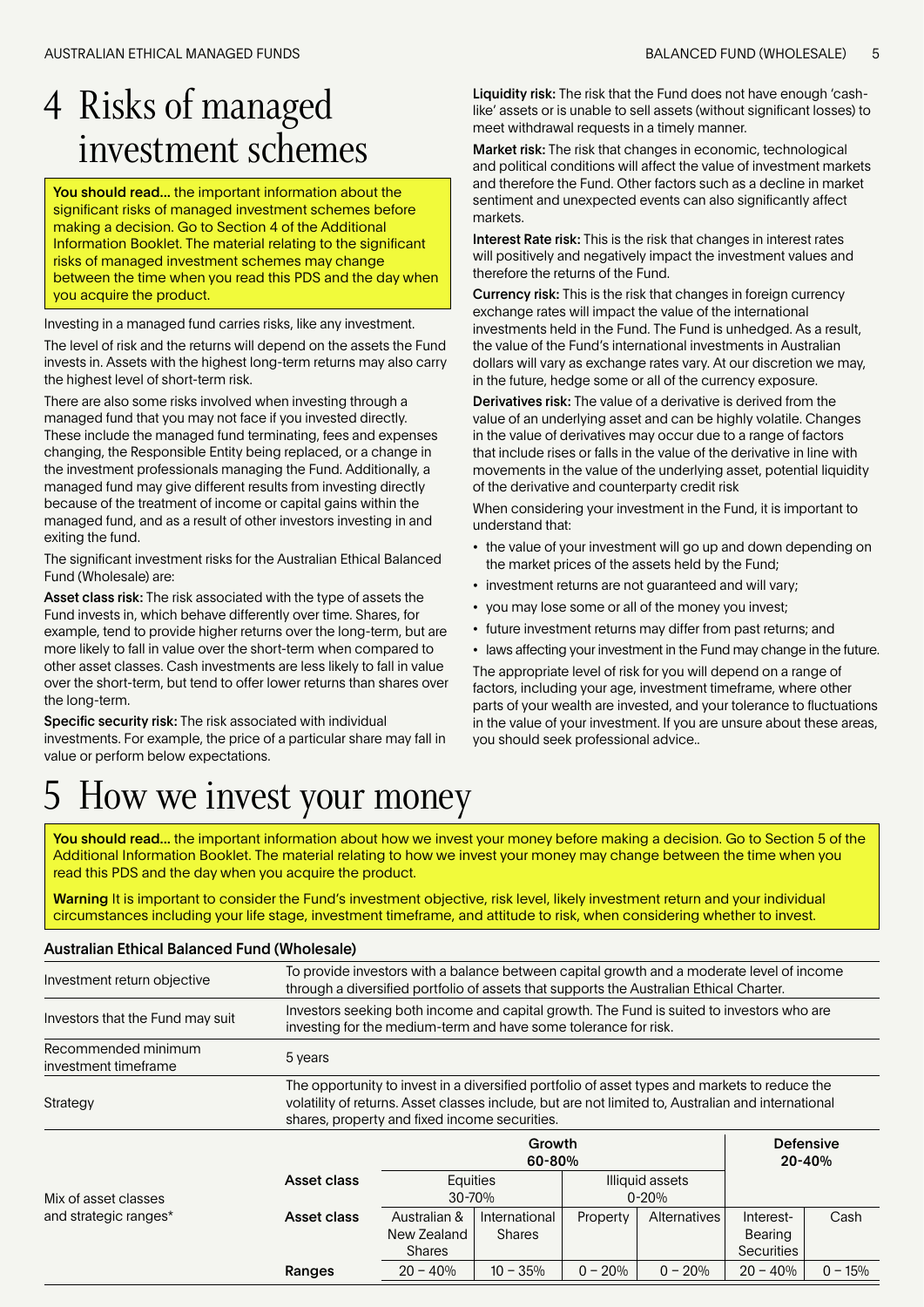# <span id="page-5-0"></span>Australian Ethical Balanced Fund (Wholesale)

| Risk level                              | Medium to high                                                                                                                                                                                                                                                            |
|-----------------------------------------|---------------------------------------------------------------------------------------------------------------------------------------------------------------------------------------------------------------------------------------------------------------------------|
| Performance and<br>portfolioinformation | We may make changes to the Fund from time to time, including changes to the types of<br>investments. We will notify investors of any significant changes. You can also keep up-to-date<br>with the Fund's unit price, performance and portfolio holdings via our website. |

\* These are indicative asset allocation ranges for the Fund. If market movements, investments into or withdrawals from the Fund, or changes in the nature of an investment cause the Fund to move outside these indicative ranges, this will be addressed by us as soon as reasonably practicable.

# Fees and costs

You should read... You should read the important information about the fees and costs before making a decision. Go to Section 6 of the Additional Information Booklet. The material relating to the fees and costs may change between the time when you read this PDS and the day when you acquire the product.

Changes to fees and maximum allowable fees All fees can change. Reasons might include changing economic conditions or changes in regulation. If we were to increase the fees, we would always give you at least 30 days' notice of any proposed increase.

Please note National Australia Bank Limited ABN 12 004 044 937 ("NAB") has been appointed as the Custodian for the Fund. NAB's role as Custodian is limited to holding the assets of the Fund.

### Did you know?

Small differences in both investment performance and fees and costs can have a substantial impact on your long-term returns. For example, total annual fees and costs of 2% of your account balance rather than 1% could reduce your final return by up to 20% over a 30-year period (for example, reduce it from \$100,000 to \$80,000).

You should consider whether features such as superior investment performance or the provision of better member services justify higher fees and costs.

You may be able to negotiate to pay lower contribution fees and management costs where applicable. Ask the fund or your financial adviser.

### To find out more

If you would like to find out more, or see the impact of the fees based on your own circumstances, the Australian Securities and Investments Commission (ASIC) website (moneysmart.gov.au) has a managed funds fee calculator to help you check out different fee options.

This section provides information on the fees and other costs that you may be charged for investing in the Fund. These fees and costs may be deducted from your investment, from the returns on your investment, or from the assets of the Fund as a whole.

Taxes are set out in section 7 of this document.

You should read all the information about fees and costs because it is important to understand their impact on your investment. You can also use this information to compare this product with other managed funds.

If you consult a financial adviser, additional fees may be payable to the adviser. You should refer to the adviser's Statement of Advice for details.

| Type of fee or cost                                                       | Amount                                              | How and when paid                                                                                                                                       |
|---------------------------------------------------------------------------|-----------------------------------------------------|---------------------------------------------------------------------------------------------------------------------------------------------------------|
| Fees when your money moves in or out of the Fund*                         |                                                     |                                                                                                                                                         |
| Establishment fee<br>The fee to open your investment                      | Nil                                                 |                                                                                                                                                         |
| Contribution fee<br>The fee on each amount contributed to your investment | Nil                                                 |                                                                                                                                                         |
| Withdrawal fee<br>The fee on each amount you take out of your investment  | Nil                                                 |                                                                                                                                                         |
| Exit fee                                                                  | Nil                                                 |                                                                                                                                                         |
| <b>Management costs</b>                                                   |                                                     |                                                                                                                                                         |
| The fees and costs for managing your investment                           | Management costs <sup>*@</sup><br>$0.86\%$ per year | Management costs are calculated as a<br>percentage of the daily net asset value<br>of the Fund and form part of the daily unit<br>pricing calculations. |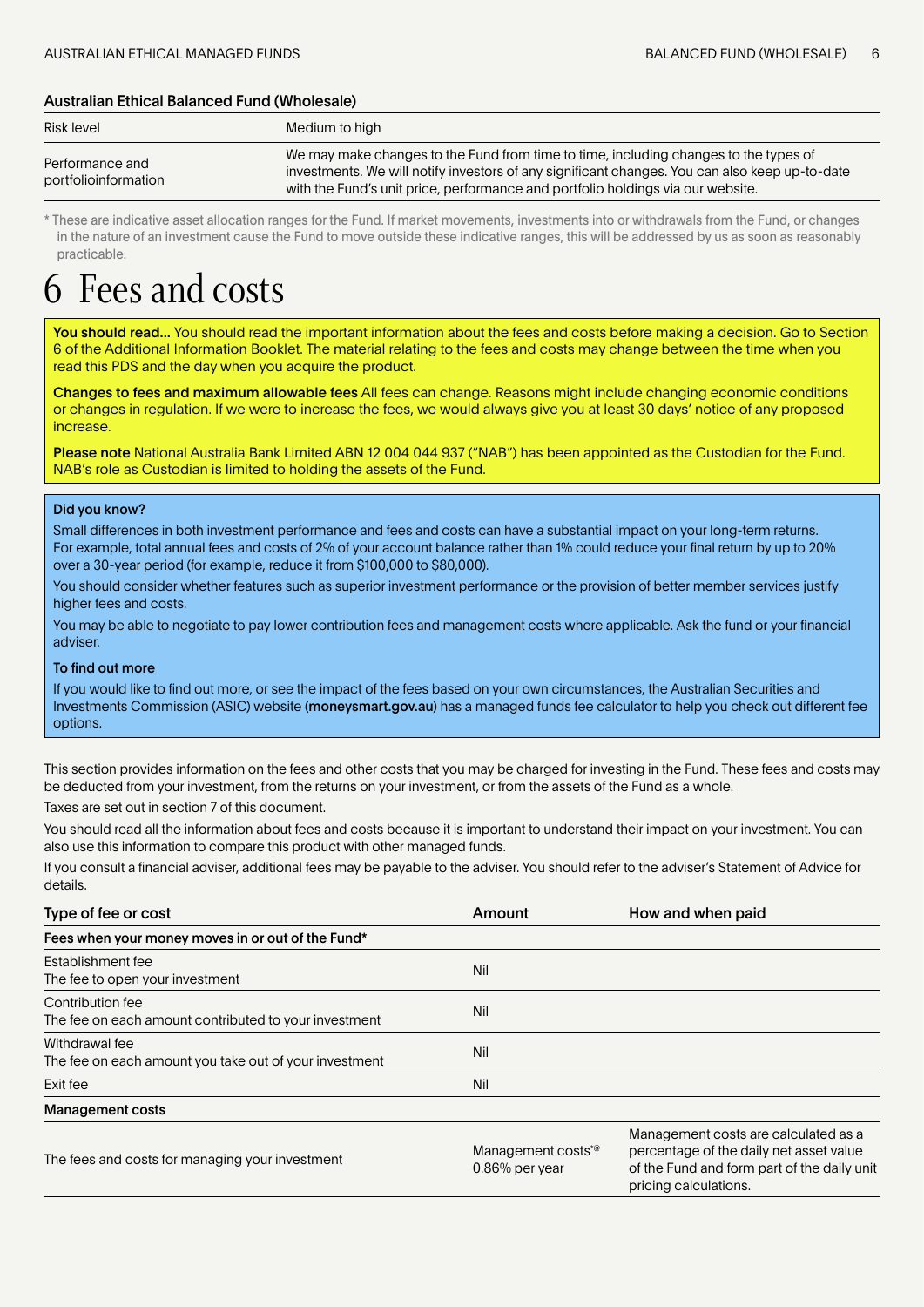<span id="page-6-0"></span>

| Type of fee or cost                                                                                                          |                                                                                                                                                                               |                                                                                               | Amount                                                                                                                                                                                                                                                                                                  | How and when paid                                                                                                                                                                                                                                                                                                                                                                                                                                                                                                                                   |  |  |
|------------------------------------------------------------------------------------------------------------------------------|-------------------------------------------------------------------------------------------------------------------------------------------------------------------------------|-----------------------------------------------------------------------------------------------|---------------------------------------------------------------------------------------------------------------------------------------------------------------------------------------------------------------------------------------------------------------------------------------------------------|-----------------------------------------------------------------------------------------------------------------------------------------------------------------------------------------------------------------------------------------------------------------------------------------------------------------------------------------------------------------------------------------------------------------------------------------------------------------------------------------------------------------------------------------------------|--|--|
|                                                                                                                              | Fees when your money moves in or out of the Fund*                                                                                                                             |                                                                                               |                                                                                                                                                                                                                                                                                                         |                                                                                                                                                                                                                                                                                                                                                                                                                                                                                                                                                     |  |  |
| Service Fees~                                                                                                                |                                                                                                                                                                               |                                                                                               |                                                                                                                                                                                                                                                                                                         |                                                                                                                                                                                                                                                                                                                                                                                                                                                                                                                                                     |  |  |
| Switching fee<br>The fee for changing investment options                                                                     |                                                                                                                                                                               |                                                                                               | Nil                                                                                                                                                                                                                                                                                                     |                                                                                                                                                                                                                                                                                                                                                                                                                                                                                                                                                     |  |  |
|                                                                                                                              | information page: australianethical.com.au/managed-funds/fees/.<br>$\sim$ Please refer to the additional information booklet for more information about adviser service fees. |                                                                                               |                                                                                                                                                                                                                                                                                                         | * The buy-sell spread for the Australian Ethical Balanced Fund (Wholesale) is 0.05% as at 1 October 2021. This amount is subject to change<br>without notice. All updates will be published on the fee information page: australianethical.com.au/managed-funds/fees/<br>@ Indirect costs, which amount to 0.10% for the Balanced Fund are included in the Management Cost. The indirect costs are calculated at<br>30 June each year based on the previous 12 months. These may change from year to year. All updates will be published on the fee |  |  |
| <b>Balanced Fund (Wholesale)</b>                                                                                             | Example of annual fees and costs for the Australian Ethical                                                                                                                   |                                                                                               | are inclusive of GST.                                                                                                                                                                                                                                                                                   | Management costs are included in the unit price for the Fund and                                                                                                                                                                                                                                                                                                                                                                                                                                                                                    |  |  |
| The table below gives an example of how the fees and costs in the<br>Fund can affect your investment over a one year period. |                                                                                                                                                                               | The management costs shown in the table are calculated on the<br>initial balance of \$50,000. |                                                                                                                                                                                                                                                                                                         |                                                                                                                                                                                                                                                                                                                                                                                                                                                                                                                                                     |  |  |
| You should use this table to compare this product with other<br>managed investment products.                                 |                                                                                                                                                                               |                                                                                               | The example does not show the impact of taxation, which will vary<br>for each investor depending on their personal circumstances.                                                                                                                                                                       |                                                                                                                                                                                                                                                                                                                                                                                                                                                                                                                                                     |  |  |
| <b>Example - Balanced Fund (Wholesale)</b>                                                                                   |                                                                                                                                                                               |                                                                                               | Balance of \$50,000 with a contribution of \$5,000 during year                                                                                                                                                                                                                                          |                                                                                                                                                                                                                                                                                                                                                                                                                                                                                                                                                     |  |  |
| <b>Contribution fees</b>                                                                                                     | Nil                                                                                                                                                                           |                                                                                               | For every additional \$5,000 you put in, you will be charged \$0                                                                                                                                                                                                                                        |                                                                                                                                                                                                                                                                                                                                                                                                                                                                                                                                                     |  |  |
| <b>PLUS</b><br><b>Management Costs</b>                                                                                       | $0.86\%$ per year                                                                                                                                                             |                                                                                               | And for every \$50,000 you have in the Fund you will be charged \$430* each year.                                                                                                                                                                                                                       |                                                                                                                                                                                                                                                                                                                                                                                                                                                                                                                                                     |  |  |
| Performance Fee                                                                                                              | <b>Nil</b>                                                                                                                                                                    |                                                                                               | If you had an investment of \$50,000, you would be charged a performance fee of<br>approximately \$0 (based on the previous financial year (2020-2021)). <sup>+</sup>                                                                                                                                   |                                                                                                                                                                                                                                                                                                                                                                                                                                                                                                                                                     |  |  |
| <b>EQUALS</b><br>Cost of Fund                                                                                                |                                                                                                                                                                               |                                                                                               | If you had an investment of \$50,000 at the beginning of the year and you put in<br>an additional \$5,000 during that year, you would be charged fees of: \$430* What<br>it costs you will depend on the managed fund you choose and the fees you<br>negotiate with the Fund or your financial adviser. |                                                                                                                                                                                                                                                                                                                                                                                                                                                                                                                                                     |  |  |

The example assumes management costs are calculated on a balance of \$50,000 with the \$5,000 contribution occurring at the end of the first year. Amounts are rounded to the nearest dollar. Additional fees may apply. If you have agreed to pay your adviser a service fee, it will be deducted from your account balance. Percentages expressed to one or two decimal places may have been rounded. When your balance reaches the minimum wholesale threshold, wholesale fees may apply. There is no establishment fee.

If you leave the managed investment scheme early, you will not be charged an exit fee.

# 7 How managed investment schemes are taxed

You should read... the important information about how managed investment schemes are taxed before making a decision. Go to Section 7 of the Additional Information Booklet. The material relating to how managed investment schemes are taxed may change between the time when you read this PDS and the day when you acquire the product.

Warning Investing in a registered managed fund is likely to have tax consequences. As each investor's circumstances are different, we strongly recommend you seek professional tax advice before investing.

The following summary tax information is based on the tax laws that were current when this PDS was issued. Refer to the Australian Taxation Office (ATO) website www.ato.gov.au for further details.

The information should not replace professional taxation advice and should not be relied on as a complete statement of the law.

Generally, managed funds do not pay tax on your behalf. You are assessed for tax on any income and capital gains attributed by the managed fund in which you invest, even if you reinvest that income.

At the end of each financial year, we will send you a consolidated statement of all income we have paid you and the tax components.

A guide to help you transfer this information to your tax return is available at australianethical.com.au/tax-guide/

If you decide to sell or transfer units in the managed fund, you may also be liable for tax on the capital gains realised.

#### Quoting your tax file number

It is recommended that you provide your Tax File Number (TFN) when you invest in the Fund. If you do not provide us with your TFN (or claim an exemption from doing so), tax must be withheld from an Australian investor's distribution at the highest marginal tax rate plus any levies, such as the Medicare levy.